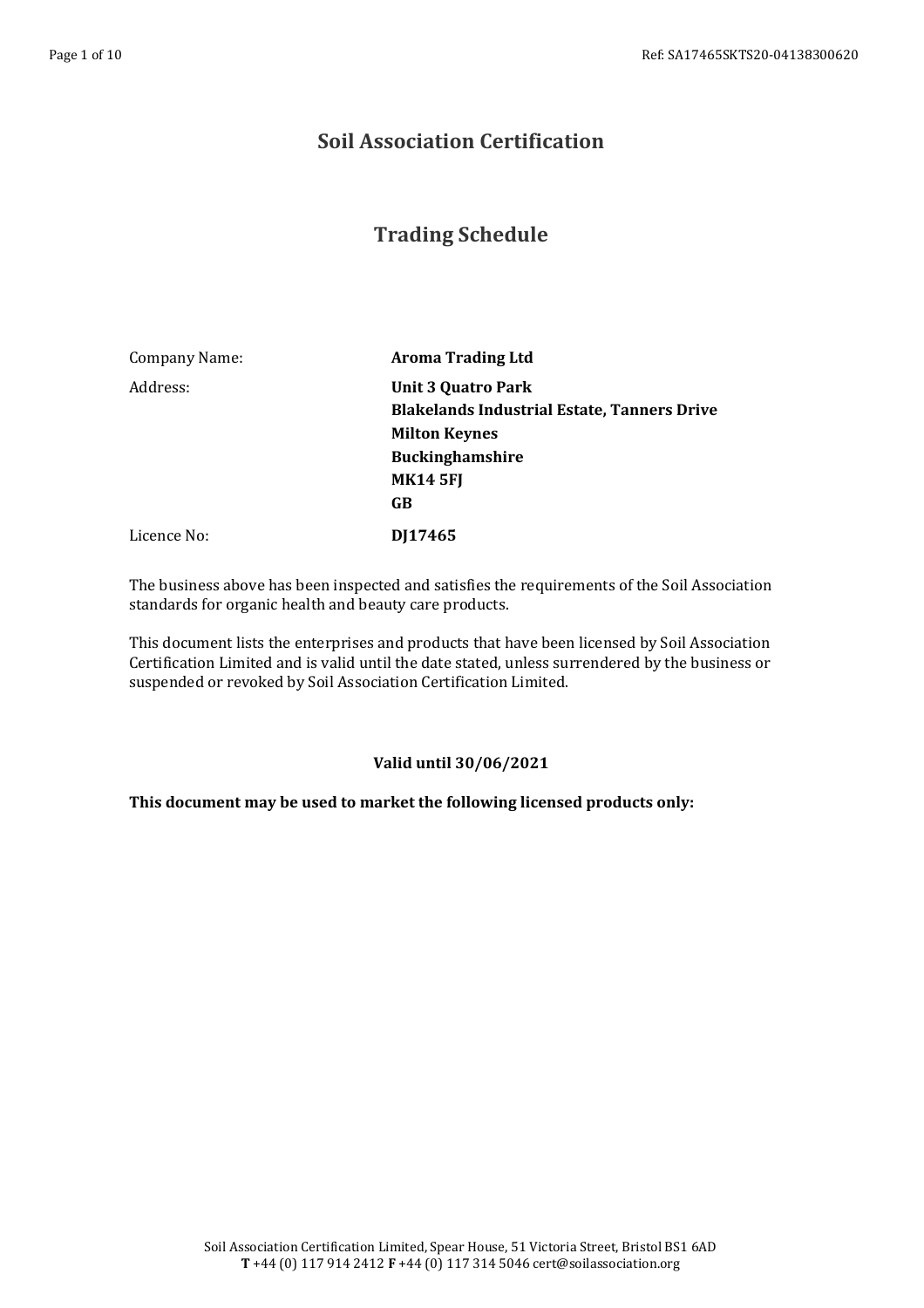| Enterprises       | <b>Status</b> |
|-------------------|---------------|
| Packing/repacking | Organic       |

| <b>Product Name</b>                                  | <b>Status</b>  |
|------------------------------------------------------|----------------|
| Almond Oil (Prunus dulcis)                           | Organic        |
| Aloe Vera Gel 10:1 (Aloe barbabensis)                | Organic        |
| Aniseed Oil (Pimpinella anisum)                      | Organic        |
| Apricot Kernel Oil (Prunus armeniaca)                | Organic        |
| Apricot Kernel Oil Refined (Prunus armeniaca)        | Organic        |
| Apricot Kernel Oil Virgin (Prunus armeniaca)         | Organic        |
| Apricot Oil (Prunus armeniaca)                       | Organic        |
| Argan Oil (Argania spinosa)                          | Wild-Harvested |
| Arnica Infused Oil                                   | Organic        |
| Arnica Montana Oil                                   | Organic        |
| Avocado Oil Virgin (Persea gratissima)               | Organic        |
| Avocado Oil (Persea gratissima)                      | Organic        |
| Baobab Oil (Adansonia digitata)                      | Organic        |
| Barbary Fig Oil (Opuntia ficus-Indica Fruit Extract) | Organic        |
| Basil Holy Oil (Ocimum basilicum)                    | Organic        |
| Basil Hydrolat                                       | Organic        |
| Basil Linalool Oil (Ocimum basilicum)                | Organic        |
| Basil Methyl Chavicol Oil (Ocimum basilicum)         | Organic        |
| Basil Oil (Ocimum basilicum)                         | Organic        |
| Basil Oil France (Ocimum basilicum)                  | Organic        |
| Basil Sweet Oil (Ocimum basilicum)                   | Organic        |
| Basil Wild Oil (Ocimum basilicum)                    | Organic        |
| Bay Laurel Oil (Lauryl nobilis)                      | Organic        |
| Bay Oil (Pimenta acris)                              | Organic        |
| Beeswax Granules White (Cera alba)                   | Organic        |
| Beeswax Granules Yellow (Cera flava)                 | Organic        |
| Beeswax Refined BP/EP/USP                            | Organic        |
| Bergamot Oil - Bergapten Free (Citrus bergamia)      | Organic        |
| Bergamot Oil (Citrus bergamia)                       | Organic        |
| Blackcurrant Seed Oil (Ribes nigrum)                 | Organic        |
| Body Butter Base 87.62% Organic Ingredients          | 70-95% organic |
| Body Wash Base 81.98% Organic Ingredients            | 70-95% organic |
| Borage Oil Refined (Borago officinalis)              | Organic        |
| Borage Seed Oil (Borago officinalis)                 | Organic        |
| Borage Seed Oil Virgin (Borago officinalis)          | Organic        |
| Brazil Nut Oil (Bertholletia excelsa)                | Organic        |
| Cajeput Oil (Melaleuca leucadendron)                 | Organic        |
| Calendula Infused Oil                                | Organic        |
| Calophyllum Inophyllum Oil                           | Organic        |
| Camelia Gold Oil (Camellia sinensis)                 | Organic        |
| Camelia Oil (Camellia sinensis)                      | Organic        |
| Camellia Oil (Camellia japonica)                     | Organic        |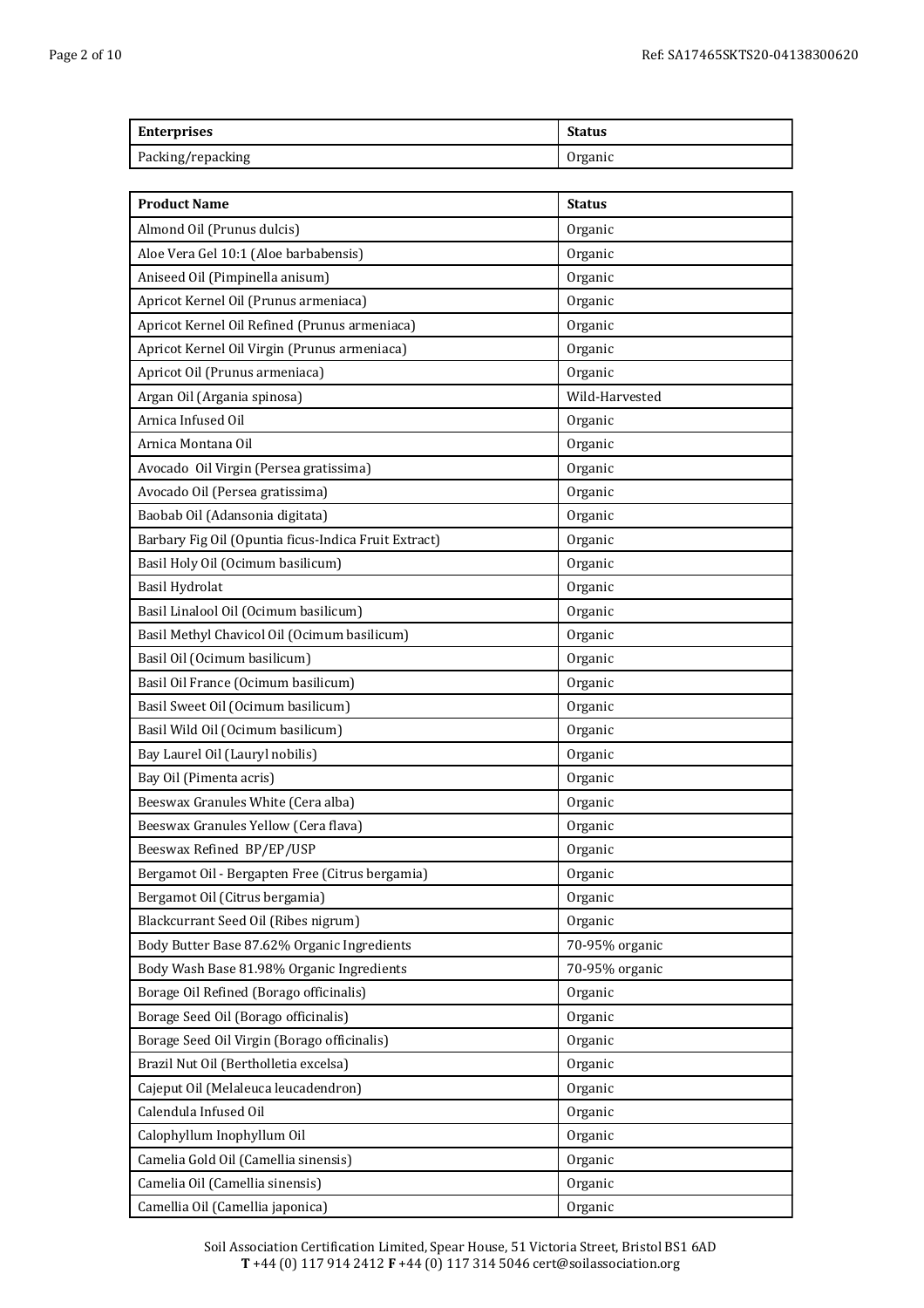| Camphor Oil (Cinnamomum camphora)                 | Organic        |
|---------------------------------------------------|----------------|
| Caraway Black Seed Oil (Carum carvi)              | Organic        |
| Caraway Seed Oil (Carum carvi)                    | Organic        |
| Cardamom Oil (Elletara cardamomum)                | Organic        |
| Cardamon Oil (Eletteria cardamomum)               | Organic        |
| Carnauba Wax (Copernicia cerifera)                | Organic        |
| Carrot Infused Oil                                | Organic        |
| Carrot Seed Oil (Daucus carota)                   | Organic        |
| Cassia Oil (Cinnamomum cassia)                    | Organic        |
| Castor Oil (Rincinus communis)                    | Organic        |
| Castor Oil Virgin (Rincinus communis)             | Organic        |
| Cedarwood Oil (Cedrus atlantica)                  | Organic        |
| Chamomile German Blue Oil (Matricaria recutita)   | Organic        |
| Chamomile German Oil (Matricaria recutita)        | Organic        |
| Chamomile Roman Hydrolat                          | Organic        |
| Chamomile Roman Oil (Anthemis nobilis)            | Organic        |
| Cinnamon Bark Oil (Cinnamomum zeylanicum)         | Organic        |
| Cinnamon Leaf Oil (Cinnamomum zeylanicum)         | Organic        |
| Cinnamon Oil (Cinnamomum zeylanicum)              | Organic        |
| Cistus Oil (Ladaniferus cistus)                   | Organic        |
| Citronella Java Oil (Cymbopogon winterianus)      | Organic        |
| Citronella Oil (Cymbopogon Nardus)                | Organic        |
| Citronella Oil (Cymbopogon nardus)                | Organic        |
| Citronella Oil (Cymbopogon winterianus)           | Organic        |
| Citronella Oil Ceylon (Cympobogon nardus)         | Organic        |
| Citronella Oil Java Indonesia (Cympobogon nardus) | Organic        |
| Clary Sage Hydrolat                               | Organic        |
| Clary Sage Oil (Salvia sclarea)                   | Organic        |
| Clementine Oil (Citrus clementina)                | Organic        |
| Clove Bud Oil (Eugenia carophyllus)               | Organic        |
| Clove Leaf Oil (Eugenia carophyllus)              | Organic        |
| Clove Oil (Eugenia caryophyllata)                 | Organic        |
| Cocoa Butter (Theobroma cacao butter)             | Organic        |
| Cocoa Butter Oil (Theobroma cacao butter oil)     | Organic        |
| Cocoa Butter Refined (Theobroma cacao)            | Organic        |
| Coconut Base 82.3% Organic                        | 70-95% organic |
| Coconut Fat Unfrefined (Cocos nucifera)           | Organic        |
| Coconut Oil (Cocos nucifera)                      | Organic        |
| Coconut Oil Virgin (Cocos nucifera)               | Organic        |
| Coconut Refined Oil (Cocos nucifera)              | Organic        |
| Comfrey Infused Oil                               | Organic        |
| Coriander Oil (Coriandrum sativum)                | Organic        |
| Coriander Seed Oil (Coriandrum sativum)           | Organic        |
| Corn Flour (Maize Starch)                         | Organic        |
| Corn/Maize Oil (Zea Mays)                         | Organic        |
| Cream Base 87.75% Organic Ingredients             | 70-95% organic |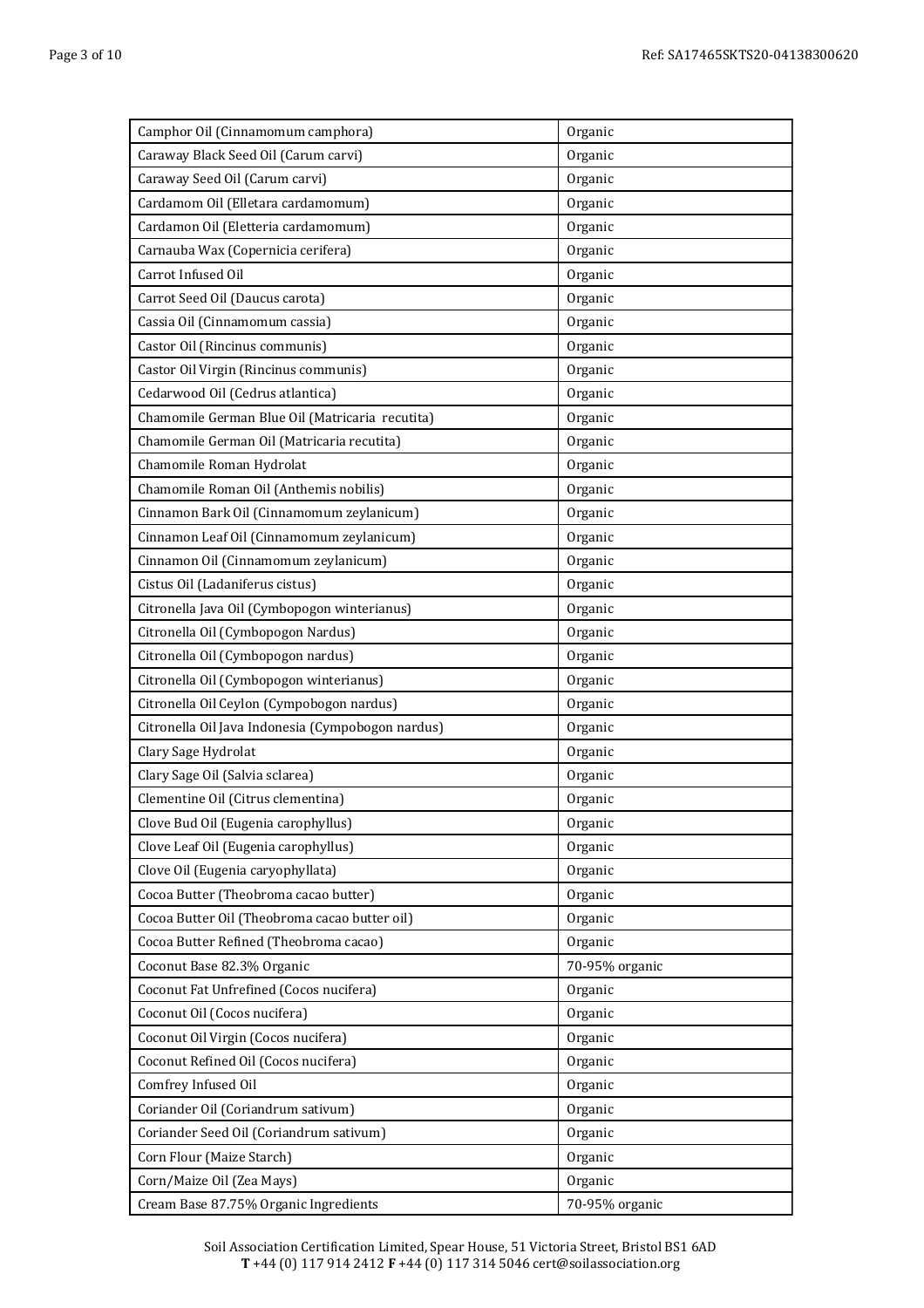| Cumin Black Oil (Cuminum cyminum)                      | Organic        |
|--------------------------------------------------------|----------------|
| Cumin Seed Oil (Cuminum cyminum)                       | Organic        |
| Cypress Oil (Cupressus sempervirens)                   | Wild-Harvested |
| Dill Oil (Anethum graveolens)                          | Organic        |
| Dill Oil (Anethum graveolens)                          | Organic        |
| <b>Ethanol Denatured</b>                               | Organic        |
| Eucalyptus Citriodora Oil (Eucalyptus Citriodora)      | Organic        |
| Eucalyptus Citron Hydrolat                             | Organic        |
| Eucalyptus Citron Oil (Eucalyptus citriodora)          | Organic        |
| Eucalyptus Dives Oil                                   | Organic        |
| Eucalyptus Globulus Oil (Eucalyptus Globulus)          | Organic        |
| Eucalyptus Hydrolat                                    | Organic        |
| Eucalyptus Radiata Oil                                 | Organic        |
| Eucalyptus Smithii Oil                                 | Organic        |
| Evening Primrose Oil (Oenothera biennis)               | Organic        |
| Evening Primrose Oil Deodorised (Oenothera biennis)    | Organic        |
| Evening Primrose Oil Virgin (Oenothera biennis)        | Organic        |
| Fennel Oil (Foenicum vulgare)                          | Organic        |
| Fennel Sweet Oil (Foenicum vulgare)                    | Organic        |
| Fir Douglas Oil (Pseudotsuga menziesii)                | Organic        |
| Flax Seed Oil (Linum usitatissimum)                    | Organic        |
| Frankincense Oil (Boswellia neglecta)                  | Wild-Harvested |
| Garlic Oil (Allium sativum)                            | Organic        |
| Geranium Bourbon Hydrolat                              | Organic        |
| Geranium Bourbon Oil Madagascar (Pelargonium roseum)   | Organic        |
| Geranium Bourbon Oil South Africa (Pelargonium roseum) | Organic        |
| Geranium Oil (Pelargonium asperum)                     | Organic        |
| Geranium Oil (Pelargonium graveolens)                  | Organic        |
| Ginger Oil (Zingiber officinale)                       | Organic        |
| Ginger Root Oil (Zingiber officinale)                  | Organic        |
| Grape Seed Oil (Vitis vinifera)                        | Organic        |
| Grape Seed Oil Deodorised (Vitus vinifera)             | Organic        |
| Grape Seed Oil Refined (Vitis vinifera)                | Organic        |
| Grape Seed Oil Virgin (Vitis vinifera)                 | Organic        |
| Grapefruit Oil (Citrus grandis)                        | Organic        |
| Grapefruit Oil (Citrus paradisi)                       | Organic        |
| Green Pepper Oil (Piper nigrum green)                  | Organic        |
| Hair Conditioner Base 73% Organic Ingredients          | 70-95% organic |
| Hazelnut Oil (Corylus avellana)                        | Organic        |
| Hazelnut Oil Virgin (Corylus avellana)                 | Organic        |
| Helichrysum Oil (Helichrysum italicum)                 | Organic        |
| Helichrysum Oil (Helychrrisum angustifolium)           | Organic        |
| Hemp Oil (Cannabis sativa)                             | Organic        |
| Hemp Oil Refined (Cannabis sativa)                     | Organic        |
| Hemp Seed Oil (Cannabis sativa)                        | Organic        |
| Hypericum Infused Oil                                  | Organic        |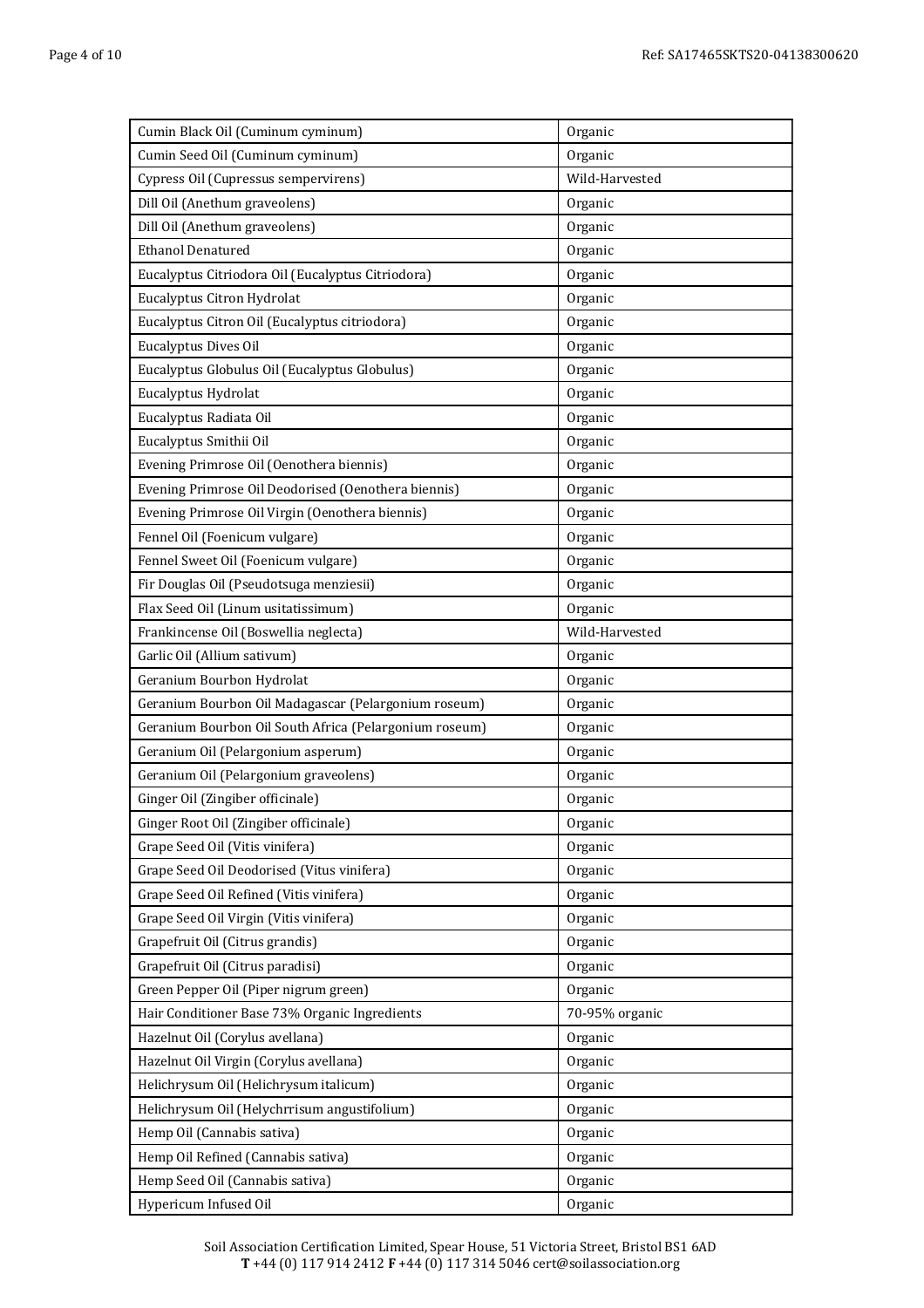| Hyssop Oil (Hyssopus officinalis)                           | Organic        |
|-------------------------------------------------------------|----------------|
| Inula Oil (Inula graveolens)                                | Organic        |
| Jojoba Decolorized Oil (Simmondsia chinensis)               | Organic        |
| Jojoba Golden Oil (Simmondsia chinensis)                    | Organic        |
| Jojoba Oil (Simmondsia chinensis)                           | Organic        |
| Jojoba Oil Virgin (Simmondsia chinensis)                    | Organic        |
| Juniper Oil (Juniperus communis)                            | Wild-Harvested |
| Juniperberry Oil (Juniperus communis)                       | Wild-Harvested |
| Labdanum Oil (Cistus ladaniferus)                           | Organic        |
| Laurel Leaf Oil (Laurus nobilis)                            | Organic        |
| Laurel Oil (Laurus nobilis)                                 | Organic        |
| Lavandin Abrialis Oil (Lavandula hybrida/Lavandula burnati) | Organic        |
| Lavandin Grosso Oil (Lavandula hybrida/Lavandula burnati)   | Organic        |
| Lavandin Oil (Lavandula hybrida)                            | Organic        |
| Lavandin Oil (Lavandula intermedia)                         | Organic        |
| Lavandin Oil (Lavandula x hybrida)                          | Organic        |
| Lavendar OIl France (Lavandula angustifolia)                | Organic        |
| Lavender Fine Oil AOC H.P (Lavandula angustifolia)          | Organic        |
| Lavender Hydrolat                                           | Organic        |
| Lavender Maillette Oil (Lavandula Officinalis)              | Organic        |
| Lavender Oil (Lavandula angustifolia)                       | Organic        |
| Lavender Oil (Lavandula officinalis)                        | Organic        |
| Lavender Oil Bulgaria (Lavandula angustifolia               | Organic        |
| Lavender Oil Russia (Lavendula angustifolia)                | Organic        |
| Lavender Spike Oil (Lavandula spica)                        | Organic        |
| Lavender Stoechade Oil (Lavandula stoechas)                 | Organic        |
| Lavender Stoechade Oil (Lavandula stoechas)                 | Organic        |
| Lemon Balm Oil (Melissa officinalis)                        | Organic        |
| Lemon Oil (Citrus limonum)                                  | Organic        |
| Lemon Oil Brazil (Citrus limon)                             | Organic        |
| Lemon Oil Cold Pressed (Citrus limonum)                     | Organic        |
| Lemon Oil Italy (Citus limon)                               | Organic        |
| Lemon Scented Teatree Oil (Leptospermum petersonii)         | Organic        |
| Lemon Verbena Oil (Aloysia citriodora)                      | Organic        |
| Lemon Verbena Oil (Aloysia triphylla)                       | Organic        |
| Lemon Verbena Oil (Lippia citriodora)                       | Organic        |
| Lemongrass Oil (Cymbopogon flexuosus)                       | Organic        |
| Lemongrass Oil (Cympobogon citratus)                        | Organic        |
| Lemongrass Oil (Cympobogon flexuosus)                       | Organic        |
| Lemongrass Oil Nepal (Cymbopogon citratus)                  | Organic        |
| Lime Oil (Citrus aurantifolia)                              | Organic        |
| Lime Oil Sri Lanka (Citrus aurantifolia)                    | Organic        |
| Linseed Oil (Linum ustatissium)                             | Organic        |
| Linseed Oil Pressed (Linum Usitatissimum)                   | Organic        |
| Liquid Castile Soap                                         | Organic        |
| Litsea Cubeba Oil Vietnam (Litsea cubeba)                   | Organic        |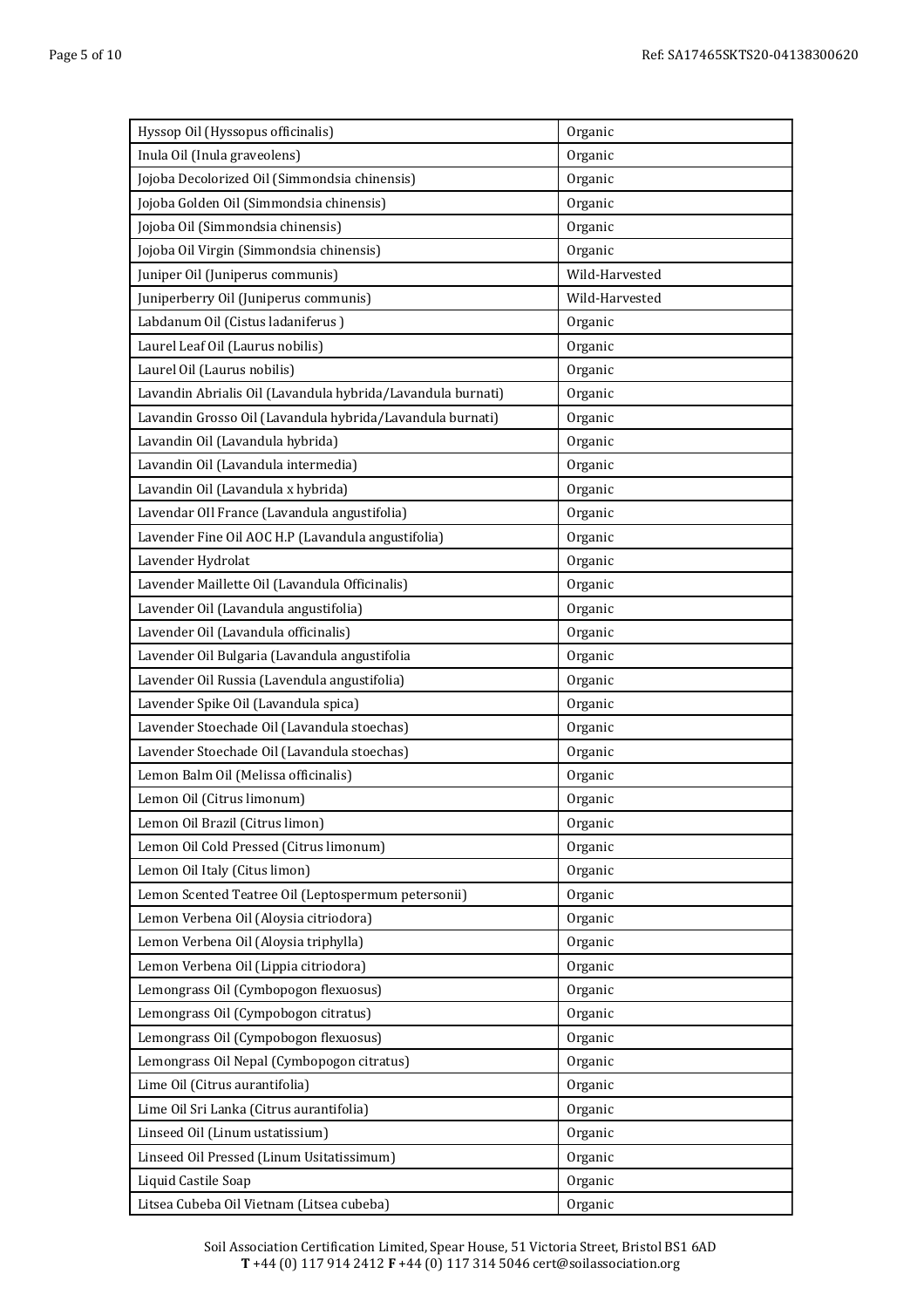| Litsea Oil (Litsea cubeba)                                    | Organic        |
|---------------------------------------------------------------|----------------|
| Lotion Base 89.95% Organic Ingredients                        | 70-95% organic |
| Macadamia Nut Oil (Macadamia ternifolia)                      | Organic        |
| Macadamia Oil (Macadamia integrifolia)                        | Organic        |
| Macadamia Oil (Macadamia ternifolia)                          | Organic        |
| Macadamia Oil Virgin (Macadamia integrifolia)                 | Organic        |
| Mandarin Green Oil (Citrus reticulata)                        | Organic        |
| Mandarin Oil (Citrus reticulata)                              | Organic        |
| Mandarin Red Oil (Citrus reticulata)                          | Organic        |
| Mandarin Red Oil Italy (Citrus reticaulata)                   | Organic        |
| Mandarin Yellow Oil (Citrus reticulata)                       | Organic        |
| Marjoram Oil (Origanum majorana)                              | Organic        |
| Marjoram Oil (Thymus mastichina)                              | Organic        |
| Marjoram Spain Oil (Thymus mastichina)                        | Organic        |
| Marjoram Sweet Oil Egypt (Origanum Majorana)                  | Organic        |
| Melissa Oil (Melissa officinalis)                             | Organic        |
| Melissa Pure Oil (Melissa officinalis)                        | Organic        |
| Melissa True Oil (Melissa officinalis)                        | Organic        |
| Melon Seed Oil (Citrullus vulgaris)                           | Organic        |
| Melt & Pour Soap 71.99% Organic Ingredients                   | 70-95% organic |
| Mustard Seed Oil (Sinapis alba)                               | Organic        |
| Mustard Seed Oil Cold Pressed (Sinapsis alba)                 | Organic        |
| Myrtle Oil (Myrtus communis)                                  | Organic        |
| Myrtle Oil Wild (Myrtus communis)                             | Organic        |
| Neem & Sesame Seed Oil (Azadirachta indica & sesamum indicum) | Organic        |
| Neem Oil (Azadirachta indica)                                 | Organic        |
| Neem Seed Oil (Azadirachta indica)                            | Organic        |
| Neroli Oil (Citrus aurantium amara)                           | Organic        |
| Niaouli Hydrolat                                              | Organic        |
| Niaouli Oil (Melaeuca viridiflora)                            | Organic        |
| Niaouli Oil (Melalleuca quinquenervia)                        | Organic        |
| Nutmeg Oil (Myristica fragrans)                               | Organic        |
| Nutmeg Oil Sri Lanka (Myristica fragrans)                     | Organic        |
| Olive Oil (Olea europaea)                                     | Organic        |
| Olive Oil Cold Pressed (Olea europaea)                        | Organic        |
| Olive Oil Deodorised (Olea europaea)                          | Organic        |
| Olive Oil Extra Virgin (Olea europaea)                        | Organic        |
| Olive Oil Virgin (Olea europaea)                              | Organic        |
| Orange C.P. Oil (Citrus dulcis)                               | Organic        |
| Orange Flower Hydrolat                                        | Organic        |
| Orange Oil (Citrus sinensis)                                  | Organic        |
| Orange Oil Brazil (Citrus aurantium dulcis                    | Organic        |
| Orange Red Oil (Citrus sinensis)                              | Organic        |
| Orange Sweet Oil (Citrus dulcis)                              | Organic        |
| Origanum Oil - Spanish Tyme (Thymus capitatus)                | Organic        |
| Origanum Oil (origanum marjorana)                             | Organic        |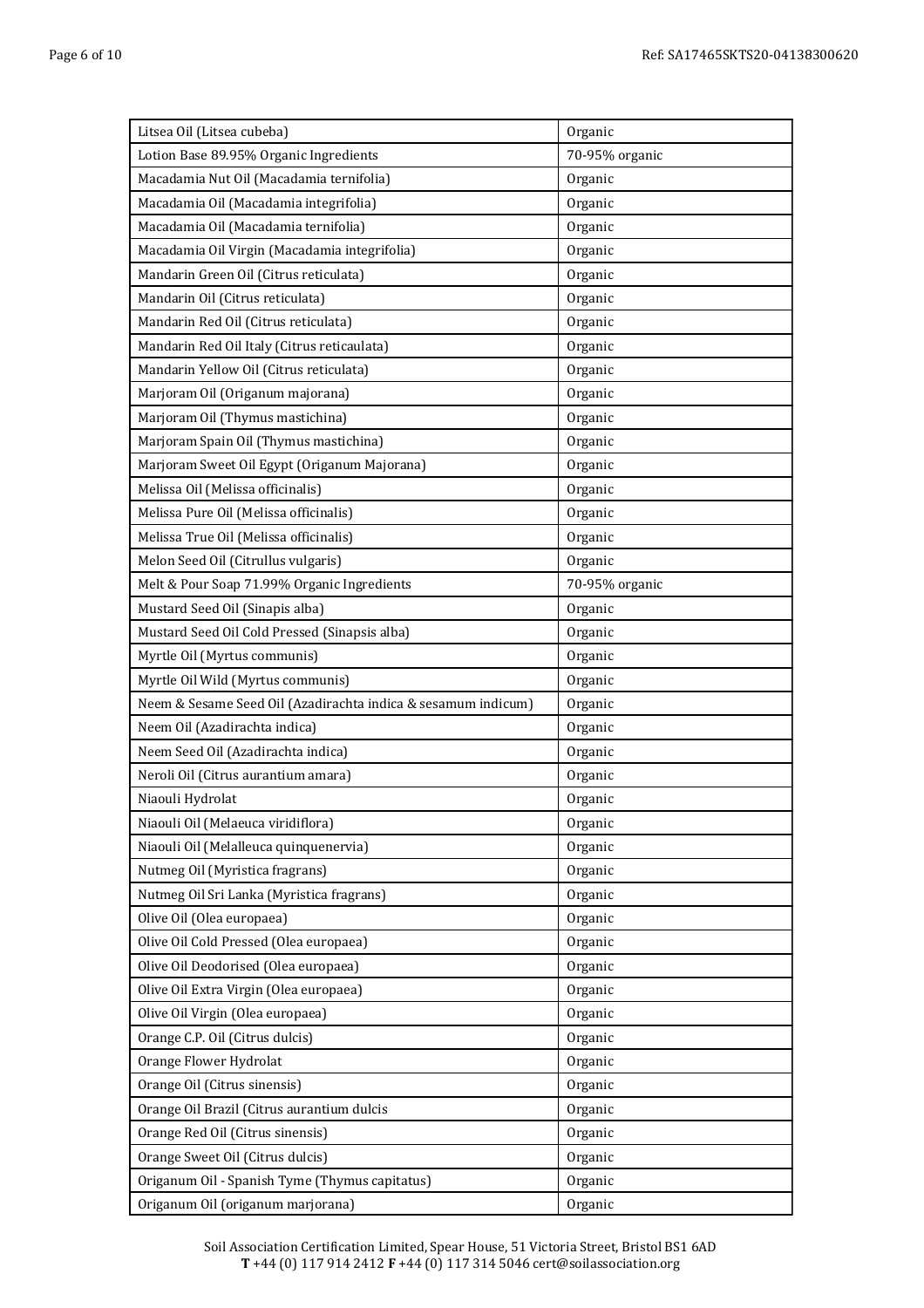| Origanum Oil Turkey (Origanum marjorana)         | Organic        |
|--------------------------------------------------|----------------|
| Origanum Wild Oil (Origanum vulgare)             | Organic        |
| Palm Kernel Oil (Elaeis guineensis)              | Organic        |
| Palm Oil (Elaeis guineensis)                     | Organic        |
| Palm Shortening Oil (Elaeis guineensis)          | Organic        |
| Palmarosa Oil (Cymbopogon martini)               | Organic        |
| Palmarosa Oil India (Cymbopogon Martini)         | Organic        |
| Parsley Seed Oil (Petroselinum sativum)          | Organic        |
| Passion Flower Oil (Passiflora incarnata)        | Organic        |
| Patchouli Oil (Pogostemom cablin)                | Organic        |
| Peanut Oil (Arachis hypogaea)                    | Organic        |
| Pepper Black Oil (Piper nigrum)                  | Organic        |
| Peppermint Hydrolat                              | Organic        |
| Peppermint Oil (Mentha arvensis                  | Organic        |
| Peppermint Oil (Mentha piperita)                 | Organic        |
| Peppermint Wild Oil (Mentha arvensis)            | Organic        |
| Perilla Oil (Perilla frutescens)                 | Organic        |
| Petitgrain Clementine Oil (Citrus clementina)    | Organic        |
| Petitgrain Oil (Citrus aurantium amara)          | Organic        |
| Petitgrain Oil Paraguay (Citrus aurantium Amara) | Organic        |
| Petitigrain Combava Oil (Citrus hystrix)         | Organic        |
| Pine Maritime Oil (Pinus pinaster)               | Organic        |
| Pine Needle Oil (Pinus sylvestris)               | Wild-Harvested |
| Pine Scots Oil (Pinus sylvestris)                | Organic        |
| Pomegranate Seed Oil (Punica granatum)           | Organic        |
| Poppy Seed Oil (Papaver somniferum)              | Organic        |
| Pumpkin Oil (Cucurbita pepo)                     | Organic        |
| Pumpkin Seed Oil Deodorised (Cucurbita pepo)     | Organic        |
| Rapeseed Golden Oil (Brassica Campestris)        | Organic        |
| Rapeseed Oil (Brassica campestris)               | Organic        |
| Ravensara Oil (Ravensara aromatica)              | Organic        |
| Ravintsara Hydrolat                              | Organic        |
| Ravintsara Oil (Cinnamomum camphora)             | Organic        |
| Rice Bran Oil (Oryza sativa bran)                | Organic        |
| Rosa Centifolia Water (Rosa centifolia hydrolat) | Organic        |
| Rosa Damascena Floral Water (Rose otto hydrolat) | Organic        |
| Rosa Damascena Oil (Rose Otto)                   | Organic        |
| Rose Alba Floral Water (Rosa alba hydrolat)      | Organic        |
| Rose Alba Oil (Rosa alba)                        | Organic        |
| Rose Geranium Oil (Pelargonium graveolens)       | Organic        |
| Rose Otto Hydrolat                               | Organic        |
| Rose Otto Hydrolat                               | Organic        |
| Rose Otto Oil (Rosa damacena)                    | Organic        |
| Rose Otto Oil (Rosa damascena)                   | Organic        |
| Rosehip Oil (Rosa canina)                        | Organic        |
| Rosehip Oil Cold Pressed (Rosa canina)           | Organic        |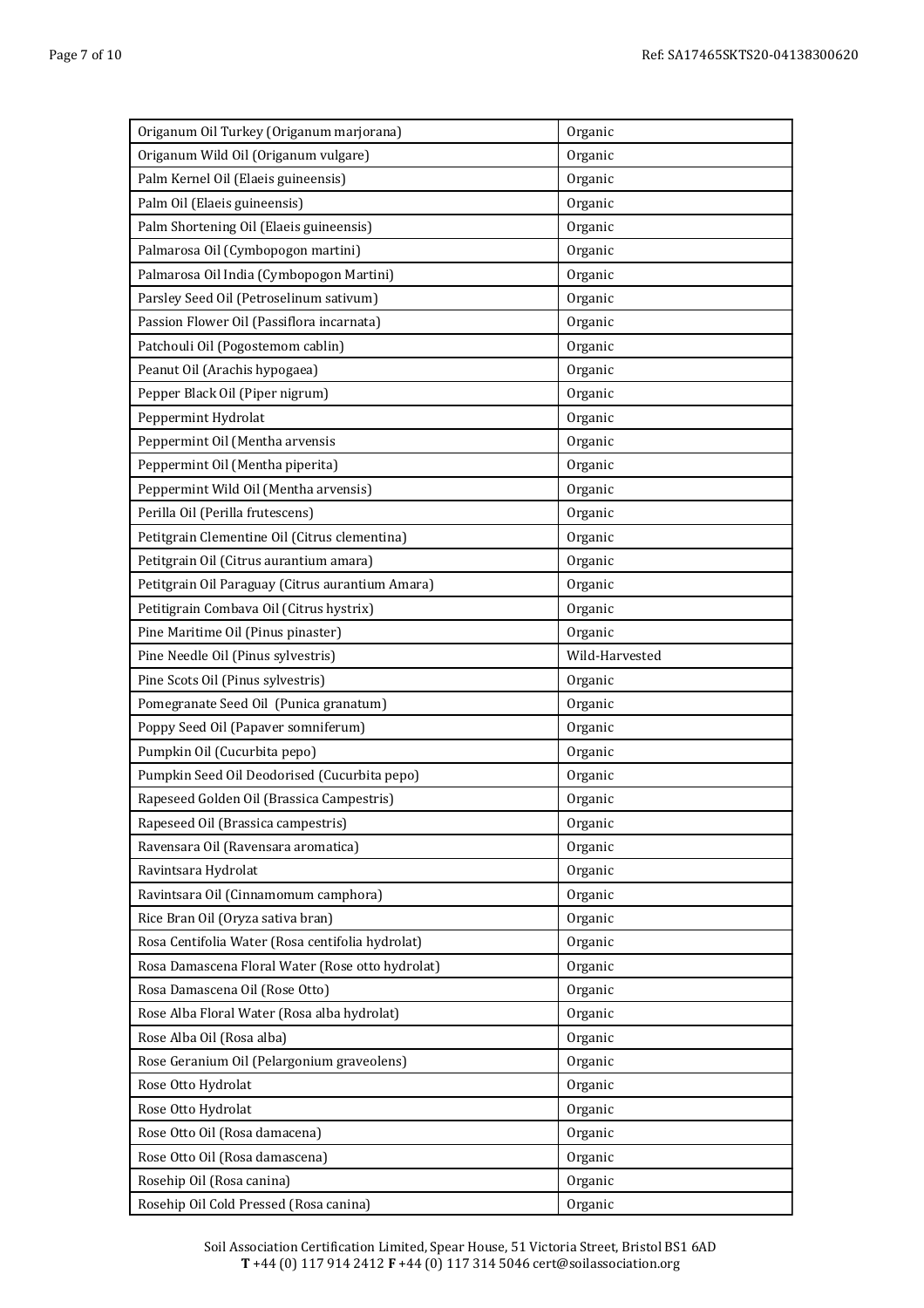| Rosehip Oil Cold Pressed, Deodorised, Winterised        | Organic        |
|---------------------------------------------------------|----------------|
| Rosehip Oil Deodorised (Rosa canina)                    | Organic        |
| Rosehip Seed Oil (Rosa canina)                          | Organic        |
| Rosehip Seed Oil (Rosa mosqueta)                        | Organic        |
| Rosehip Seed Oil Refined (Rosa canina)                  | Organic        |
| Rosehip Seed Oil Virgin (Rosa canina)                   | Organic        |
| Rosemary Camphre Oil (Rosmarinus officinalis)           | Organic        |
| Rosemary Cineole Oil (Rosmarinus officinalis)           | Organic        |
| Rosemary Hydrolat                                       | Organic        |
| Rosemary Oil (Rosmarinus officinalis)                   | Organic        |
| Rosemary Verbenone Oil (Rosmarinus officinalis)         | Organic        |
| Safflower Oil (Carthamus tinctorus)                     | Organic        |
| Safflower Oil Deodorized (Carthamus tinctorus)          | Organic        |
| Safflower Oil High Oleic Refined (Carthamus tinctorius) | Organic        |
| Safflower Oil Refined (Carthamus tinctorius)            | Organic        |
| Safflower Oil Virgin (Carthamus tinctorus)              | Organic        |
| Safflower Seed Oil (Carthamus tinctorius)               | Organic        |
| Sage Oil (Salvia lavandulifolia)                        | Organic        |
| Sage Oil (Salvia officinalis)                           | Organic        |
| Sage Oil Dalmatian (Salvia Lavandulaefolia)             | Organic        |
| Sandalwood Oil (santalum spicatum)                      | Wild-Harvested |
| Sea Buckthorn Fruit Oil (Hippophae rhamnoides)          | Organic        |
| Sea Buckthorn Oil (Hippophae rhamnoides)                | Organic        |
| Sea Buckthorn Seed Oil (Hippophae rhamnoides)           | Organic        |
| Seabuckthorn Fruit Oil (Hippophae rhamnoides)           | Organic        |
| Seabuckthorn Kernel Oil (Hippophae rhamnoides)          | Organic        |
| Seabuckthorn Oil (Hippophae rhamnoides)                 | Organic        |
| Sesame Oil (Sesamum indicum)                            | Organic        |
| Sesame Oil Deodorised (Sesamum indicum)                 | Organic        |
| Sesame Seed Toasted Oil (Sesamum indicum)               | Organic        |
| Sesame Seed Oil Deodorised (Sesamum indicum)            | Organic        |
| Shampoo Base 70.20% Organic Ingredients                 | 70-95% organic |
| Shea Butter (Butyrospermum parkii)                      | Wild-Harvested |
| Silver Fir Needle Oil (Aries alba)                      | Organic        |
| Soya Bean Oil (Glycine soya)                            | Organic        |
| Soya Oil (Glycine soja)                                 | Organic        |
| Spearmint Oil (Mentha spicata)                          | Organic        |
| Spearmint Oil (Mentha viridis)                          | Organic        |
| St John's Wort Infused Oil (Hypericum perforatum)       | Organic        |
| Sucrabase SF BIO                                        | 70-95% organic |
| Sucragel AOF Bio                                        | 70-95% organic |
| Sunflower Oil (Helianthus annuus)                       | Organic        |
| Sunflower Oil Cold Pressed (Helianthus annuus)          | Organic        |
| Sunflower Oil Deodorised (Helianthus annuus)            | Organic        |
| Sunflower Oil High Oleic (Helianthus annuus)            | Organic        |
| Sunflower Oil Refined & Deodorised (Helianthus annuus)  | Organic        |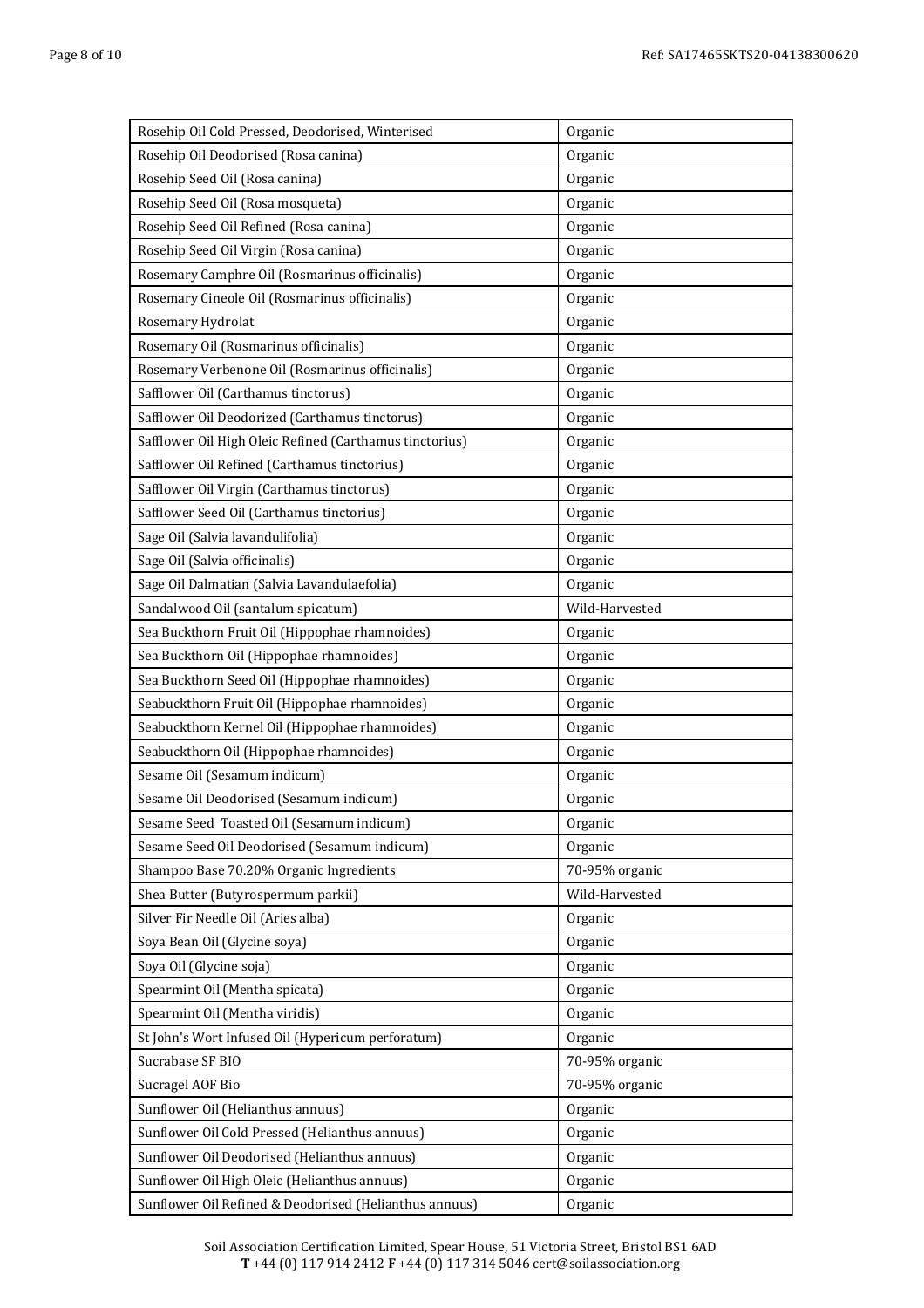| Sunflower Oil Refined (Helianthus Annuus)             | Organic |
|-------------------------------------------------------|---------|
| Sunflower Oil Refined High Olecic (Helianthus annuus) | Organic |
| Sunflower Oil Virgin (Helianthus annuus)              | Organic |
| Sunflower Oleic Oil (Helianthus annus)                | Organic |
| Sunflower Seed Oil (Helianthus annuus)                | Organic |
| Supersensitive Massage & Body Oil                     | Organic |
| Support Supersensitive Body Oil                       | Organic |
| Support Supersensitive Facial Oil                     | Organic |
| Sweet Almond Oil (Prunus dulcis)                      | Organic |
| Sweet Almond Oil Virgin (Prunus dulcis)               | Organic |
| Tagetes Oil (Tagetes minuta)                          | Organic |
| Tamanu Oil (Calophyllum inophyllum)                   | Organic |
| Tangerine Oil (Citrus reticulata)                     | Organic |
| Tapioca Flour (Manihot Utilissima Starch)             | Organic |
| Tea Trea OIl Australia (Melaleuca alternifolia)       | Organic |
| Tea Tree Oil (Melaleuca alternifolia)                 | Organic |
| Thyme Borneol Oil (Thymus vulgaris)                   | Organic |
| Thyme Cineole Oil (Thymus vulgaris)                   | Organic |
| Thyme Lemon Oil (Thymus citriodorus)                  | Organic |
| Thyme Linalool Hydrolat                               | Organic |
| Thyme Linalool Oil (Thymus vulgaris)                  | Organic |
| Thyme Oil (Thymus vulgaris)                           | Organic |
| Thyme Red Oil (Thymus Vulgaris)                       | Organic |
| Thyme Serpolet Oil (Thymus serpyllum)                 | Organic |
| Turmeric Oil (Curcuma Longa)                          | Organic |
| Valerian Oil (Valeriana officinalis)                  | Organic |
| Vanilla Lip Balm                                      | Organic |
| Vanilla Oil (Vanilla planifolia)                      | Organic |
| Vetivert Hydrolat                                     | Organic |
| Vetivert Oil (Vetivera zizanoides)                    | Organic |
| Walnut Oil (Juglans regia)                            | Organic |
| Walnut Oil Virgin (Juglans regia)                     | Organic |
| Wheatgerm Oil (Triticum vulgare)                      | Organic |
| Winter Savory Oil (Satureja montana)                  | Organic |
| Witch Hazel Hydrolat                                  | Organic |
| Yarrow Oil (Achilla millefolium)                      | Organic |
| Ylang Oil (Cananga odorata)                           | Organic |
| Ylang Ylang Complete Oil (Cananga odorata)            | Organic |
| Ylang Ylang Extra Oil (Cananga odorata)               | Organic |
| Ylang Ylang Extra Superior (Cananga odorata)          | Organic |
| Ylang Ylang I Oil (Cananga odorata)                   | Organic |
| Ylang Ylang Il Oil (Cananga odorata)                  | Organic |
| Ylang Ylang Ill Oil (Cananga odorata)                 | Organic |